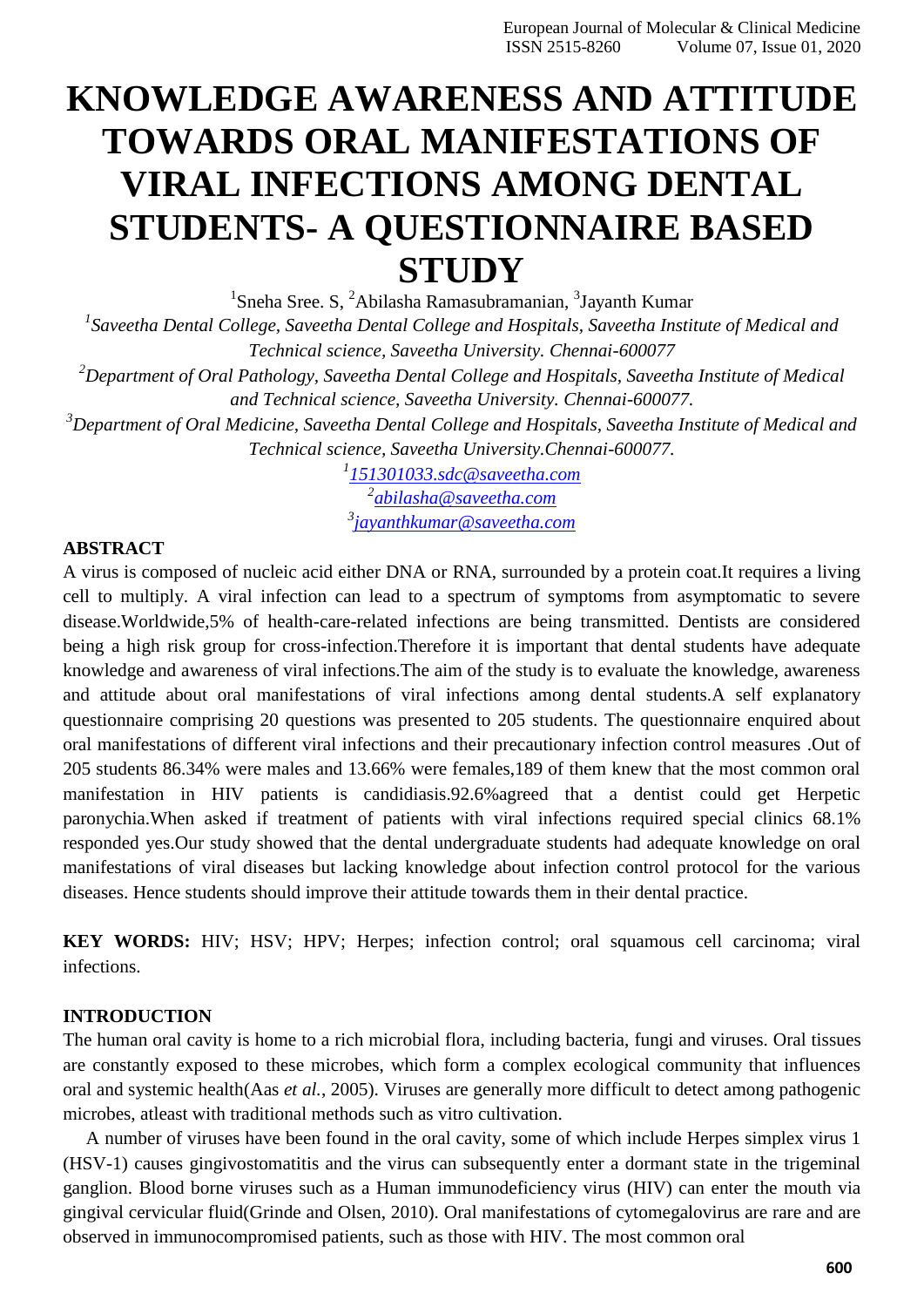manifestations include oral ulcers or major salivary gland disease[s\(Gifrina Jayaraj, Sherlin,](https://paperpile.com/c/UZ2cjp/Zzse) *et al.*, 2015) Similarly, the mumps virus is known to infect the salivary glands and can be found in saliva of affected individuals. Human papilloma virus (HPV) is responsible for several oral conditions, including condylomas and has also been implicated in head and neck squamous cell carcinoma and potentially malignant disorders (Gifrina Jayaraj, Ramani, *et al.*[, 2015; Asai and Nakashima, 2018, Ramasubramanian](https://paperpile.com/c/UZ2cjp/u9Qc%2B9fFx) [et al. 2013\).](https://paperpile.com/c/UZ2cjp/RWKo%2BYma0%2BvE1V)HPV is considered a prime suspect in the etiology of oral squamous cell carcinoma because of their ability to immortalize oral keratinocytes by bringing transformation of epithelial cell[s\(Gifrina](https://paperpile.com/c/UZ2cjp/9fFx%2BdS5Z%2B9tFK)  Jayaraj, Ramani, *et al.*[, 2015; Sridharan, Ramani and Patankar, 2017; Shree](https://paperpile.com/c/UZ2cjp/9fFx%2BdS5Z%2B9tFK) *et al.*, 2019). Tongue is considered to be the principal head and neck cancer site for oral squamous cell carcinoma associated with HP[V\(Viveka et al. 2016; Thangaraj et al. 2016\)](https://paperpile.com/c/UZ2cjp/RWKo%2BYma0)

A viral disease of oral cavity is the infectious type of pathology affecting oral tissues. Viral diseases may either occur due to cellular destruction or consequence of immune reaction following viral protein[s\(Santosh and Muddana, 2020\).](https://paperpile.com/c/UZ2cjp/5zW8) Oral manifestations of viral infections may present as (1) preliminary sign of disease (2) important co-symptom of viral disease, or (3) only sign observed in viral disease. They often cause a plethora of symptomatic and asymptomatic infections in the oral cavity with clinical features ranging from no change to epithelial ulcerations,benign soft tissue growth and malignanc[y\(Fatahzadeh, 2017\).](https://paperpile.com/c/UZ2cjp/N3Gq)

Infection is one of the most crucial problems in health care services world wide. It is considered one of the most important causes of morbidity and mortality associated with clinical, diagnostic and therapeutic procedure[s\(Alharbi](https://paperpile.com/c/UZ2cjp/WQUd) *et al.*, 2019). During dental procedures, transmission of infections could occur either through direct contact with blood, saliva or contaminated instruments, anesthetic needles or splash exposure of the mucous membranes, droplets and aerosol[s\(Ravichandran and Brundha, 2016\). B](https://paperpile.com/c/UZ2cjp/CqII)y using safety precautions at work and implementing infection control guidelines, accidental exposure can be avoided(Rahman *et al.*[, 2013\).](https://paperpile.com/c/UZ2cjp/QCYR)

Oral health influences overall health and quality of life. The majority of viral infections tend to have oral manifestations, and general dentists majorly focus on the management of dental and periodontal diseases(Baiju *et al.*[, 2017\). W](https://paperpile.com/c/UZ2cjp/HVsA)ith changes in life expectancy of people and lifestyles, as well as a rapid advancement in biomedical sciences, it is essential for dentists to have adequate knowledge about the diagnosis, clinical features, treatment and infection control precautions to be taken during the treatment of viral infections.

Previously our team conducted numerous clinical trials, case reports on various oral diseases and dental aids and laboratory in-vitro studies (G. Jayaraj *et al.*, 2015; Jangid *et al.*[, 2015; Sherlin](https://paperpile.com/c/UZ2cjp/8Avz%2Bi7bJ%2By4Hd%2BGOdG%2BCreU) *et al.*, 2015; [Gheena and Ezhilarasan, 2019; Sridharan](https://paperpile.com/c/UZ2cjp/8Avz%2Bi7bJ%2By4Hd%2BGOdG%2BCreU) *et al.*, 2019) [\(Sivaramakrishnan and Ramani, 2015; Swathy,](https://paperpile.com/c/UZ2cjp/iSzV%2BhFr1%2Bt4dz%2BnOUA) [Gheena and Varsha, 2015; Gupta and Ramani, 2016; Hannah](https://paperpile.com/c/UZ2cjp/iSzV%2BhFr1%2Bt4dz%2BnOUA) *et al.*, 2018)over the past five years. Now we are focussing on epidemiological surveys. The idea for this survey stemmed from the current interest in our community owing to the pandemic situation of the deadly Corona virus - Covid-19.The purpose of this study is to investigate knowledge, attitude and awareness about oral manifestations of the numerous viral infections among dental students in order to assess their acumen towards the preventive measures taken while handling patients with blood borne viral diseases.

#### **MATERIALS AND METHODS**

A survey was conducted among dental students in Saveetha Dental College, a total of 205 students participated in the study. The students were given a self explanatory questionnaire comprising 20 questions. The questionnaire consisted of questions which enquired about oral manifestation of viral infections, and the precautionary infection control measures. Questions were specifically asked about a few benign and malignant diseases caused by viruses and their dental related problems. The study's limitation is that the participant had to rely on his/her memory to recall accurately their knowledge about the subject. Results were obtained as data charts from Google forms which were used to conduct the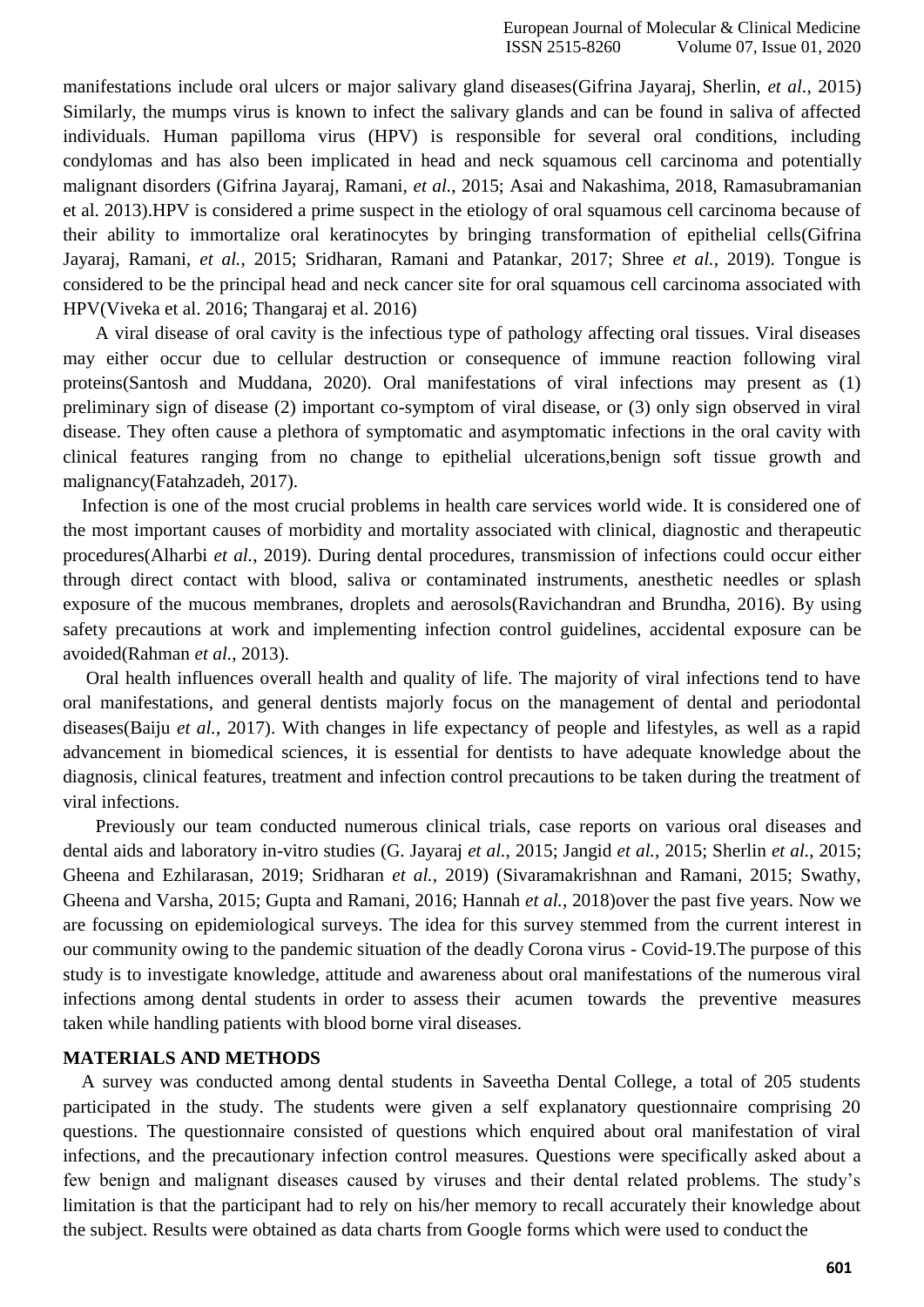survey. The data obtained was analysed using SPSS software. Association between various parameters was done using chi square test and  $p<0.05$  was considered statistically significant.

#### **RESULTS AND DISCUSSION**

205 students participated in the survey 86.34% were males and 13.66% were females. [figure-1].166 out of 205 students use all protective measures to prevent themselves from infection, 25 of them said they use only protective clothing and 13 said that they use only eyewear [figure-2]. According to [figure-3] 88% of them said that HPV has no visible signs.92.6% were aware that tongue is the principle head and neck cancer site[figure-4].182 students said that herpes labialis is caused by HSV-2 [figure-5].192 out students responded that they were concerned about getting infected[figure-6].182 of them were aware that Hepatitis-B has the highest transmission rate through saliva[figure-7]. 86.3% said that Hepatitis-B is more communicable than HIV[figure-8] and 151 of them said that Herpetic conjunctivitis occurs due to self inoculation in children[figure-9].176 students said that Herpetic gingivostomatitis presents as vesicles [figure-10]. 92.6%agreed that a dentist could get Herpetic paronychia [figure-11] and 189 of them knew that the most common oral manifestation in HIV patients is candidiasis [figure-12] and 98% knew that Kaposi sarcoma was associated with HIV[figure-13].104 of them responded that erythroplakia where as only 54 of them knew that hairy leukoplakia was most commonly seen in HIV patients [figure-14].

According to 167of the students infectious mononucleosis is caused due to Epstein Barr virus[figure-15] and 114 of them responded that it was otherwise called kissing disease [figure-16].

As per [figure-17] 80 students responded that Coxsackie virus causes both hand, foot, mouth disease and herpangina. 120 of them responded that chicken pox causes vesicles with erythematous halo in the oral cavity[figure-18] and 136 of the students said that Koplik's spots were seen in measles[figure-19]. 109 students said that Ramsay-Hunt syndrome is caused due to EBV[figure-20]When asked if treatment of patients with viral infections required special clinics 68.1% responded yes[figure-21]. A statistical analysis was done to check the association between gender and protective measures to prevent infection. Pearson's chi-square test revealed  $(p>0.05)$  and hence it is not statistically significant implying no association between the gender and protective measures[figure-22]. The association between gender and site of head and neck cancer was analyzed statistically. Pearson's chi-square test revealed (p>0.05), which is not statistically significant. Therefore there was no association between the gender and site of head and neck cancer[figure-23]. Another statistical evaluation was done to check the association between gender and disease that has the highest rate of transmission via saliva. Pearson's chi-square test showed (p>0.05)and hence it is not statistically significant,which infers that there was no association between gender and disease that has the highest rate of transmission via saliva[figure-24]. The association between gender and Kaposi sarcoma was statistically analysed. Pearson's chi-square test revealed (p>0.05), which was not statistically significant. Hence there was no association between gender and kaposi sarcoma[figure-25]. The statistical analysis between gender and requirement of special clinics. Pearson's chi-square test showed (p>0.05) which was not statistically significant. This concludes that there was no association between gender and requirement of special clinics[figure-26].

The mouth is the major portal of entry to the body and is equipped with a formidable mechanism for sensing the environment and defending against toxins and invading pathogens. Poor oral conditions may adversely affect both oral and general health(Patil *et al.*[, 2010\).](https://paperpile.com/c/UZ2cjp/XVex) This study was conducted to assess the knowledge ,awareness and attitude about oral manifestations of viral infections among dental students.

The results show that the dental students have adequate knowledge about oral manifestations of viral infections. When asked about protective measures 81.4% used all protective wear,12.20% chose only protective clothing. In Esam et. al 2015 study, 96.6% students reported wearing gloves gloves,53.8% reported wearing masks and 18.6% reported wearing protective eye wear [\(Halboub](https://paperpile.com/c/UZ2cjp/Zzq6) *et al.*, 2015).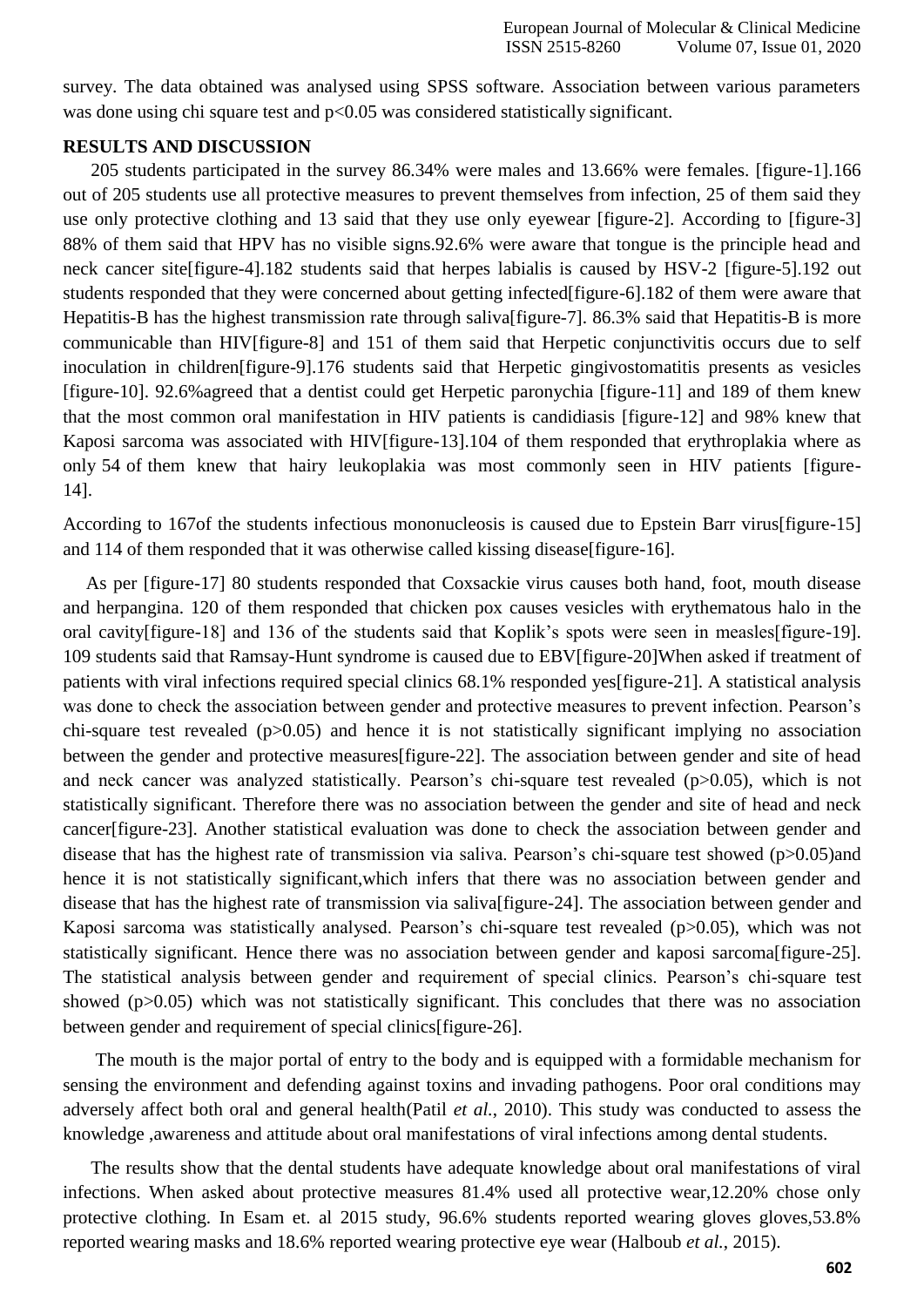Our study showed that 88.7% of the students knew that Hepatitis -B has the highest rate of transmission via saliv[a\(Pratha, Ashwatha Pratha and Geetha, 2017\). I](https://paperpile.com/c/UZ2cjp/u6iv)n the study conducted by Chandhran et. al 25.3% of the third years were aware of the fact. 30% of the final year students and 27.3% of the interns were aware of salivary transmissio[n\(Mahesh](https://paperpile.com/c/UZ2cjp/iLIW) *et al.*, 2014). InJames et.al's study it was concluded that there is lack of knowledge regarding HBV post exposure prophylaxi[s\(James, Srinivas and](https://paperpile.com/c/UZ2cjp/yr3C) [Muthusekhar, 2018\).](https://paperpile.com/c/UZ2cjp/yr3C) Where as in Sarah et al's study 92% responded that HIV could be transmitted through saliv[a\(Hasan, Ganapathy and Jain,](https://paperpile.com/c/UZ2cjp/tehO) 2018).

88.2% knew that HPV had no visible signs where as in Saranya et.al's study only 37% were aware about oral manifestations of HP[V\(Saranya, 2017\). 9](https://paperpile.com/c/UZ2cjp/LYXb)2.6% responded that tongue is the principal head and neck cancer site associated with HPV, similar to Malik et.al who found in his study that 88.2% correctly identified HPV as a risk factor for oral cancer developmen[t\(Sallam](https://paperpile.com/c/UZ2cjp/p7No) *et al.*, 2019). On the contradictory in Arora et.al study only 44% replied that posterior part of the tongue is the commonest site for HPV related OSC[C\(Arora, Ramachandra and Squier,](https://paperpile.com/c/UZ2cjp/Tves) 2018).

92.6% were aware that dentists can get Herpetic paronychia which was in correlation with Monika et. al 's study were 70% of them agreed that dentists being more susceptible to Hepatitis-B infectio[n\(Gayathri, 2016\). 9](https://paperpile.com/c/UZ2cjp/8o4a)8% of the students knew that Kaposi sarcoma was related to HIV where as in the study conducted by Santhosh Kumar et. al only 47.6% were confident in their ability to treat HIV patient[s\(Kumar](https://paperpile.com/c/UZ2cjp/67AI) *et al.*, 2018). In Jain et al's study most of the students were aware about HI[V\(Jain,](https://paperpile.com/c/UZ2cjp/qmks) [Mohanraj and Premavathy, 2019\).](https://paperpile.com/c/UZ2cjp/qmks)92.1% knew that oral candidiasis was the most common oral manifestation in HIV, which was in accordance to Reshma et. al's study where 73%had good knowledge about HI[V\(Rahman and Mp, 2017\).](https://paperpile.com/c/UZ2cjp/jpSs) The use of antioxidants is also advised as the overall immune status of the individual is improved.

## **CONCLUSION**

From the study conducted it can be concluded that the dental students were well aware about most of the oral manifestations caused by viral infections but the knowledge about the spread of viral infections and the protective measures to be taken is lacking. It is essential for the dental students to keep themselves updated about these infections and follow the prescribed protocol to handle patients with such diseases with ease and utmost precaution.

#### **AUTHOR CONTRIBUTIONS**

All the authors contributed to the design and implementation of the research, to the analysis of the results and to the writing of the manuscript.

## **CONFLICT OF INTEREST**

Authors declare no potential conflict of interest.

#### **GRAPHS**

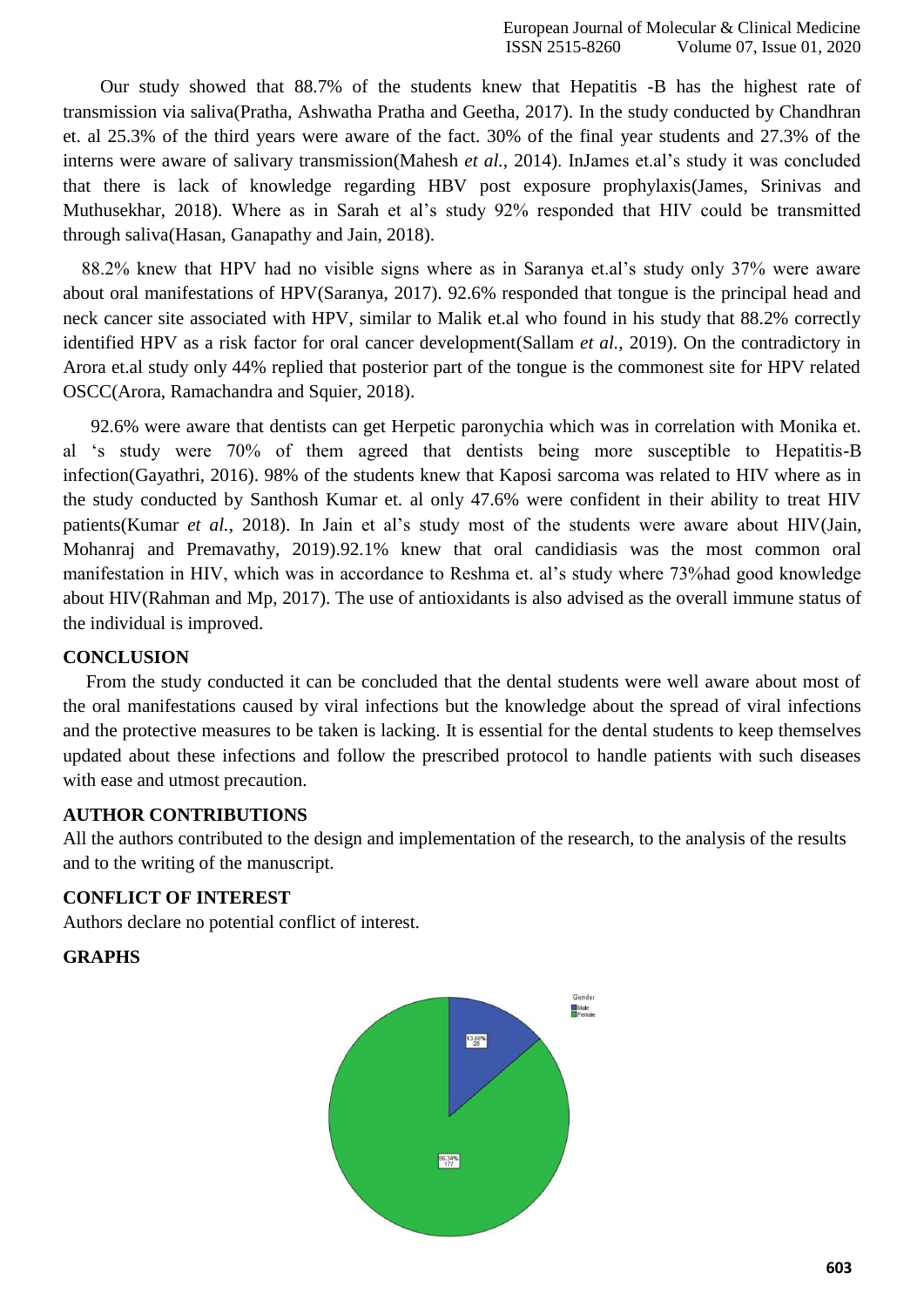Figure-1: The pie chart shows the gender distribution of the students who participated in the survey. The blue colour represents male students(13.66%) and the green colour represents the female students (86.34%).



Figure-2: The pie chart shows the responses to the awareness about protective measures to be taken to prevent infection. 6.34% responded as eye wear (blue). 12.20% responded as protective clothing (green). 81.46% respondents answered as all of the above (beige).



Figure-3: The pie chart shows the responses to the question HPV has no visible signs.88.29% responded yes (blue). 11.71% responded no (green).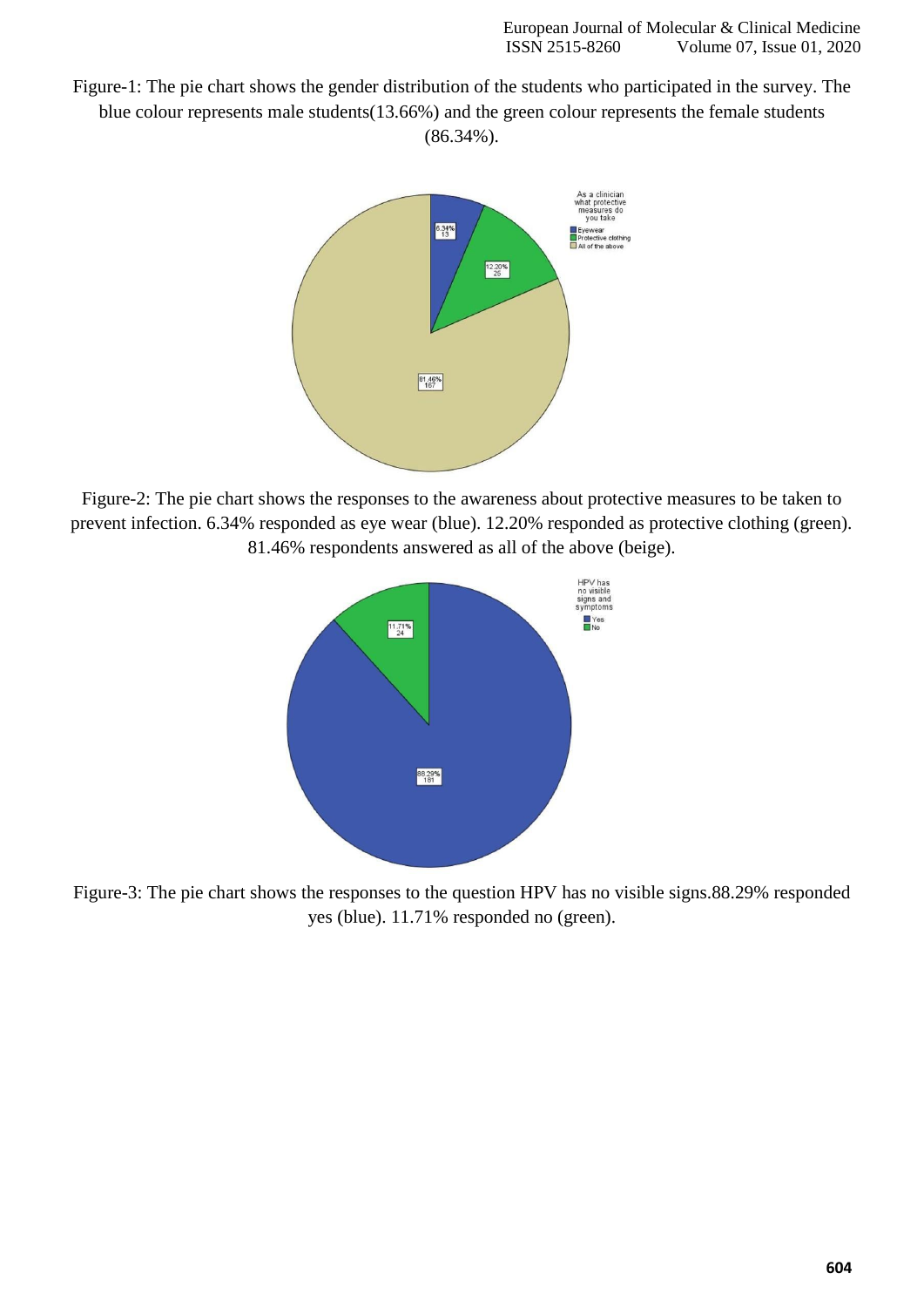

Figure-4: The pie chart shows the responses for the awareness about whether tongue is the principle cancer site in the head and neck region.92.68% responded yes (blue) and 7.32% responded no (green).



Figure-5: The pie chart shows the responses for the question about the virus that causes Herpes labialis. 89.27% responded as HSV-1(blue). 10.24% responded as HSV-2(green).0.49% responded as none of the above (beige).



Figure-6: The pie chart shows responses for the attitude about comfort levels in treating a patient with cold sores.94.63% responded that they were concerned about getting infected (blue). 5.37% responded that they were comfortable (green).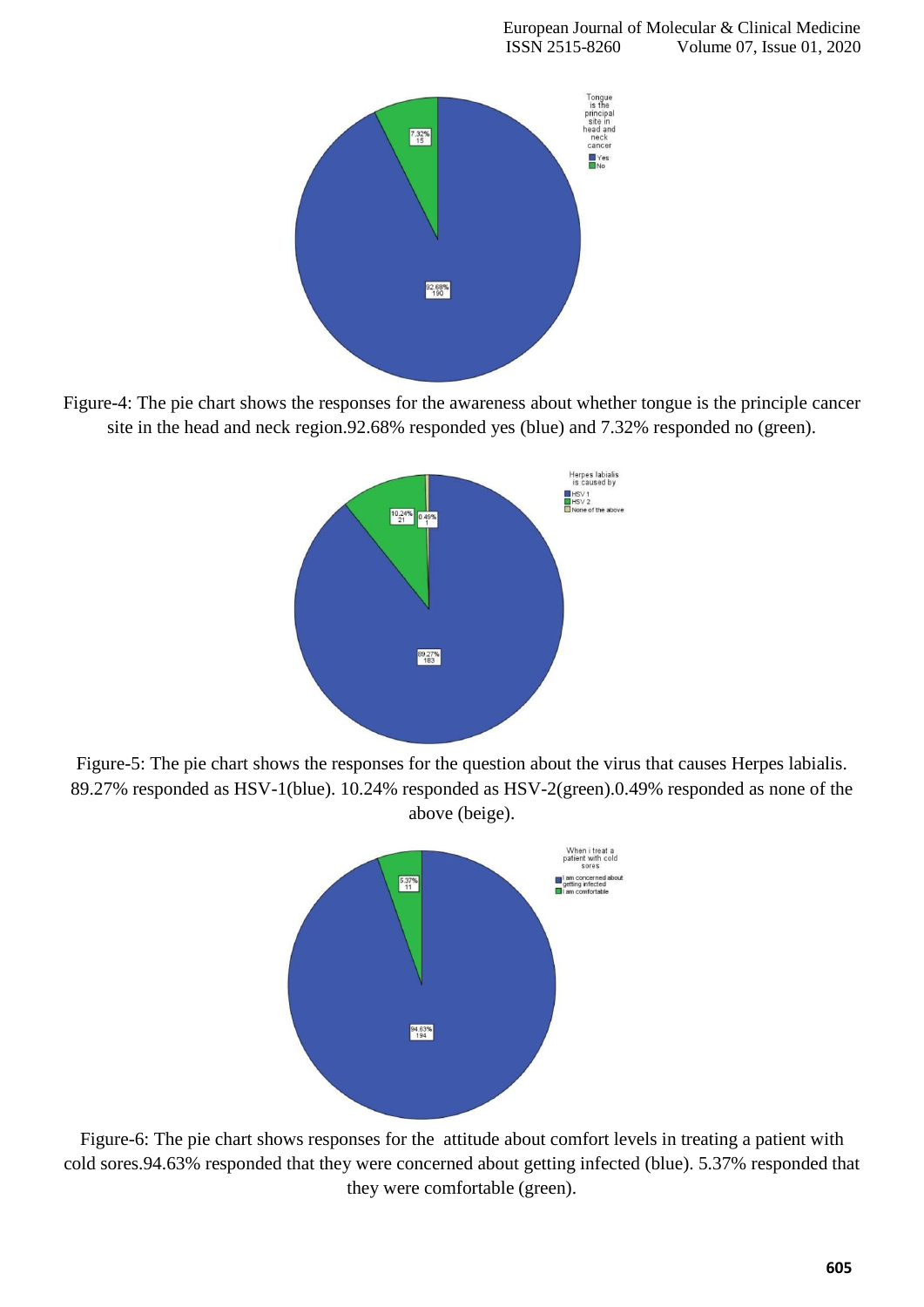

Figure-7: The pie chart shows the responses for the awareness about the disease which has the highest rate of transmission via saliva. 4.88% responded as AIDS (blue),88.78% responded as Hepatitis-B(green).2.93% responded as chicken pox (beige) and 3.41% responded as none of the above (purple).



Figure-8: The pie chart shows the responses for awareness about whether Hepatitis-B is more communicable than HIV. 86.34% responded yes (blue), 13.66% responded no (green).



Figure-9: The pie chart shows the responses for the awareness about the disease that occurs due to self inoculation in children.15.12% responded as herpetic gingivostomatitis (blue). 10.73% responded as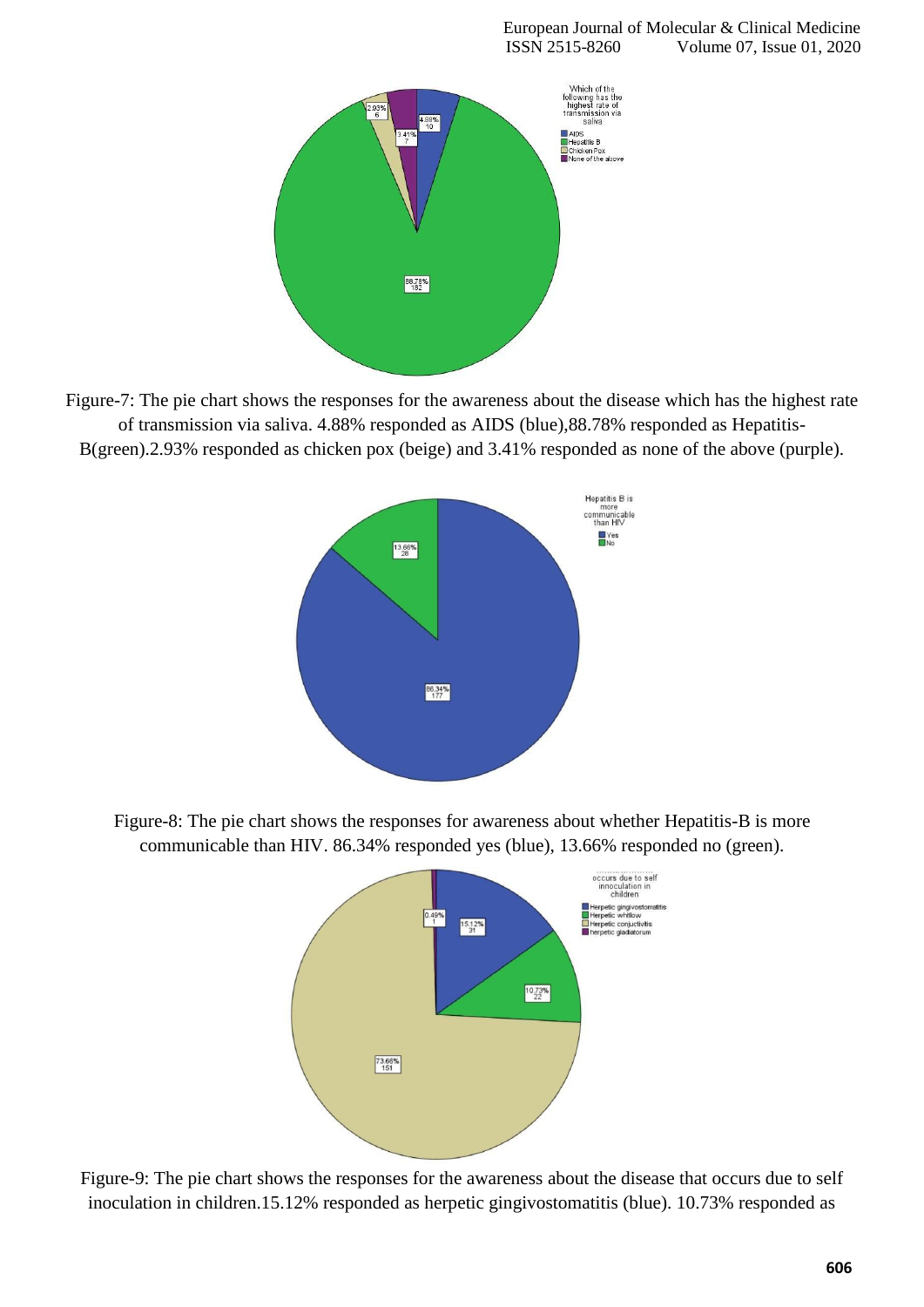herpetic whitlow (green).73.66% responded as herpetic conjunctivitis (beige). 0.49% responded as



Figure-10: The pie chart shows the responses for the clinical presentation of a patient with herpetic gingivostomatitis.85.85% responded to the question as vesicles (blue).6.34% responded as bullae (green). 4.88% responded as pustules (beige).2.93% responded as ulcer (purple).



Figure-11: The pie chart shows the responses for the question that whether a dentist could get herpetic paronychia.92.68% responded yes (blue). 7.32% responded no (green).

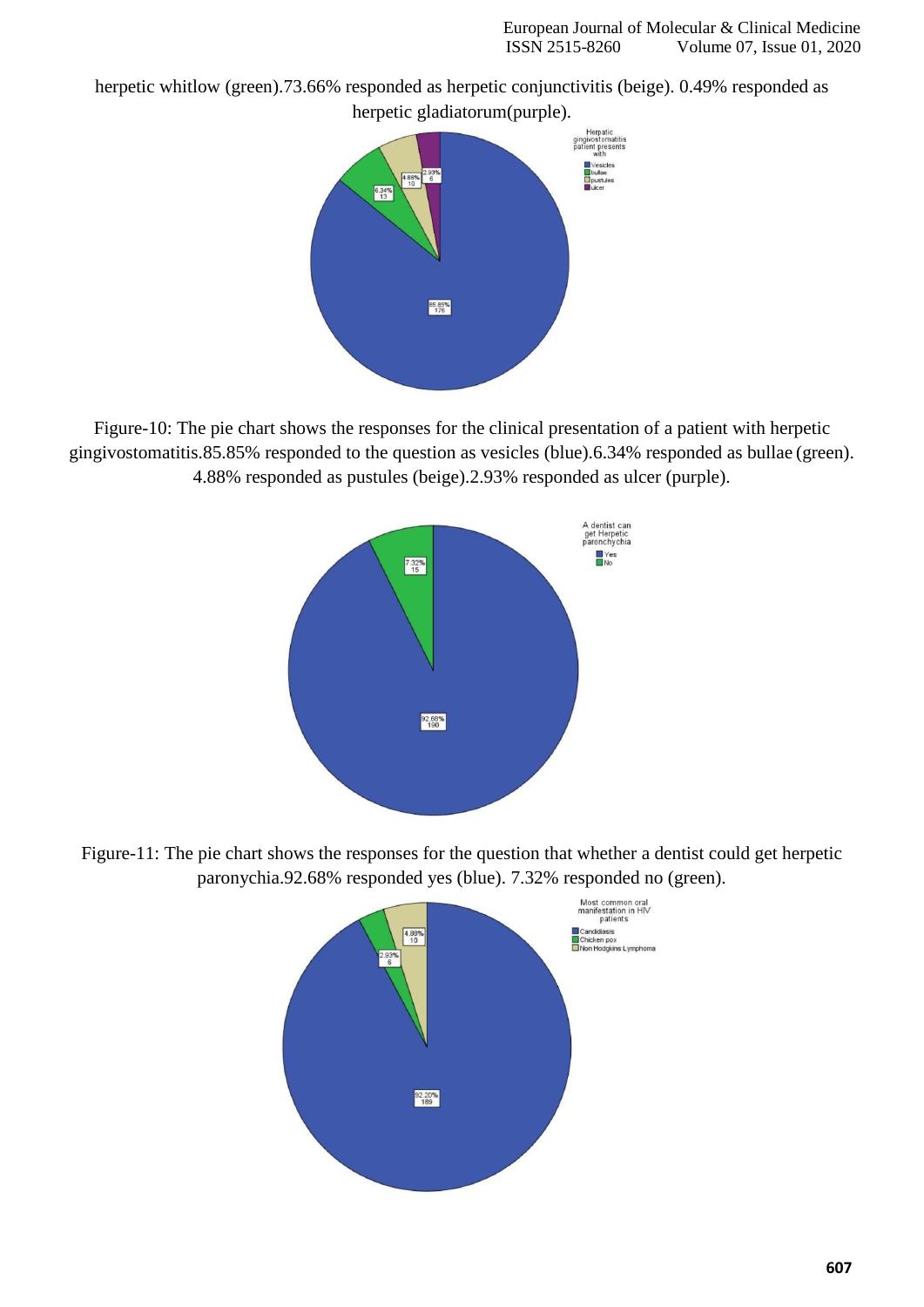Figure-12: The pie chart shows the responses for the awareness about the most common oral manifestation in HIV patients.92.20% responded candidiasis (blue). 2.93% responded as chicken pox (green).4.88% responded as non- hodgkin's lymphoma (beige).



Figure-13: The pie chart shows the responses for the awareness about whether Kaposi's sarcoma was associated with HIV. 98.05% responded yes(blue), 1.95% responded no (green).



Figure-14:The pie chart shows the responses for the question regarding the form of leukoplakia thats most commonly found in HIV patients. 26.34% responded as hairy leukoplakia ,51.22% responded as erythroplakia (green). 22.44% responded as verrucous leukoplakia (beige).

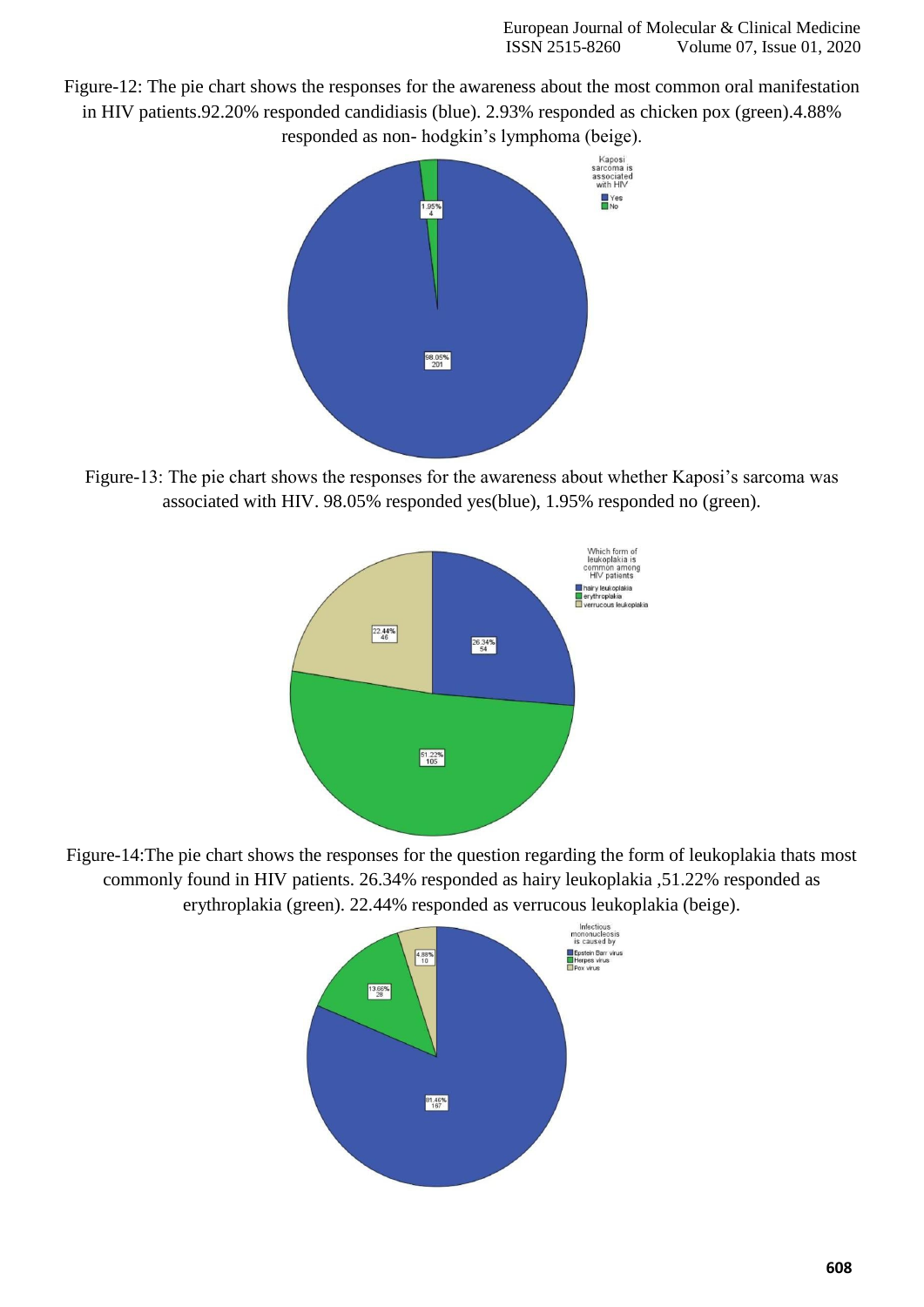Figure-15:The pie chart shows the responses for the awareness about the virus that causes infectious mononucleosis. 81.46% responded as Epstein Barr virus (blue), 13.66% responded as Herpes virus (green),4.88% responded as Pox virus (beige).



Figure-16: The pie chart shows the responses for the awareness about the other name for infectious mononucleosis. 36.10% responded as kissing lesion (blue) , 55.61% responded as kissing disease (green), 8.29% responded as none of the above (beige).



Figure-17: The pie chart shows the responses for the awareness about the disease caused by coxsackie virus. 30.73% responded as herpangina, 30.24% responded as hand, foot, mouth disease (green). 39.02% responded as both (beige).

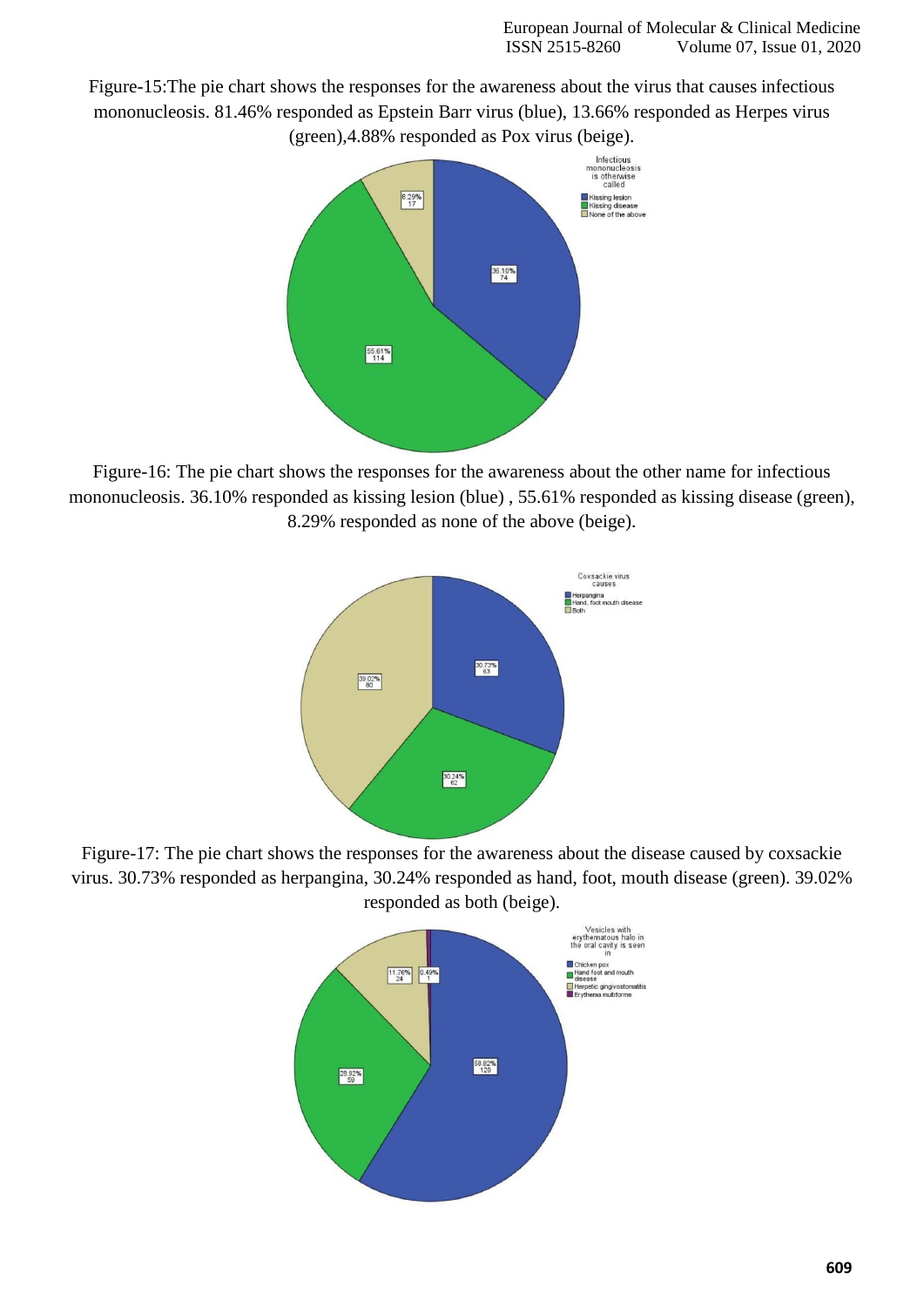Figure-18: The pie chart shows the responses for the awareness about diseases that present as vesicles with an erythematous halo in the oral cavity.58.82% responded as chicken pox (blue).28.92% responded as hand, foot and mouth disease.11.76% responded as herpetic gingivostomatitis (beige). 0.49% responded as erythema multiforme (purple).



Figure-19: The pie chart shows the responses for the awareness about the disease that shows the presence of koplik's spots.66.34% responded as measles (blue), 18.05% responded as mumps (green), 15.61% responded as both (beige).



Figure-20: The pie chart shows the responses for the awareness about the virus that causes Ramsay-Hunt syndrome. 34.63% responded as zoster (blue).53.17% responded as EBV (green).12.20% responded as HPV (beige).

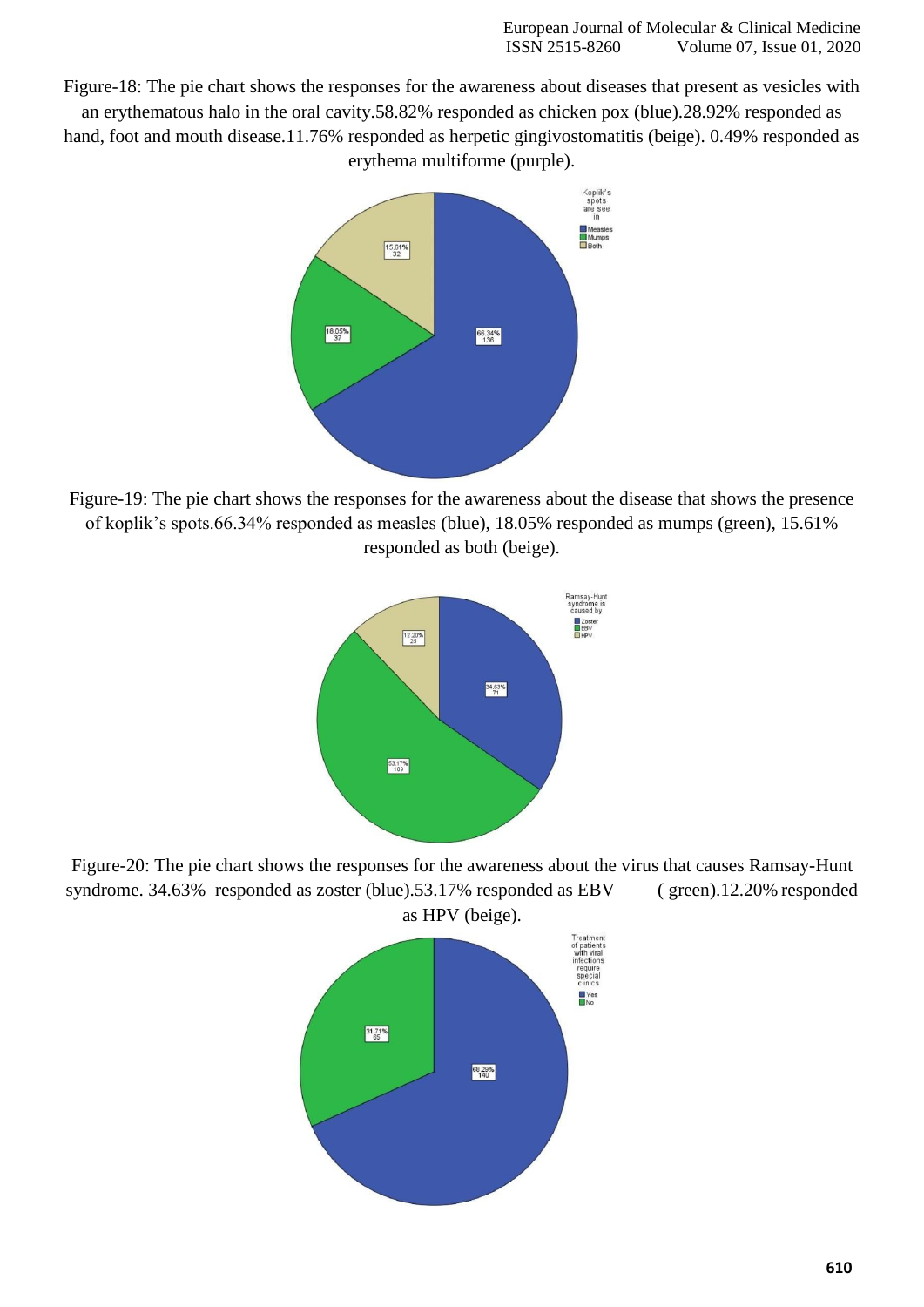



Figure-22: This is a clustered bar graph representing the association between gender and the protective measures to be taken to prevent infection . The X-axis represents the protective measures and Y-axis represents the percentage of participants. The blue colour represents the male participants and green colour represents the female participants. Most females were aware about the protective measures. Pearson's chi square test shows (chi square -0.182;df-2;p-value= 0.913 (p>0.05)). Hence it is not statistically significant.



Figure-23: This is a cluster bar graph representing the association between gender and responses for the question that tongue is the principal site in head and neck cancer. The X-axis represents the responses for the question and Y-axis represents the percentage of participants. The blue colour represents the male participants and green represents the female participants. A majority of females responded that tongue is the principal site. Pearson's chi square test shows (chi square -0.671;df-1;p-value= 0.413 (p>0.05)). Hence it is not statistically significant.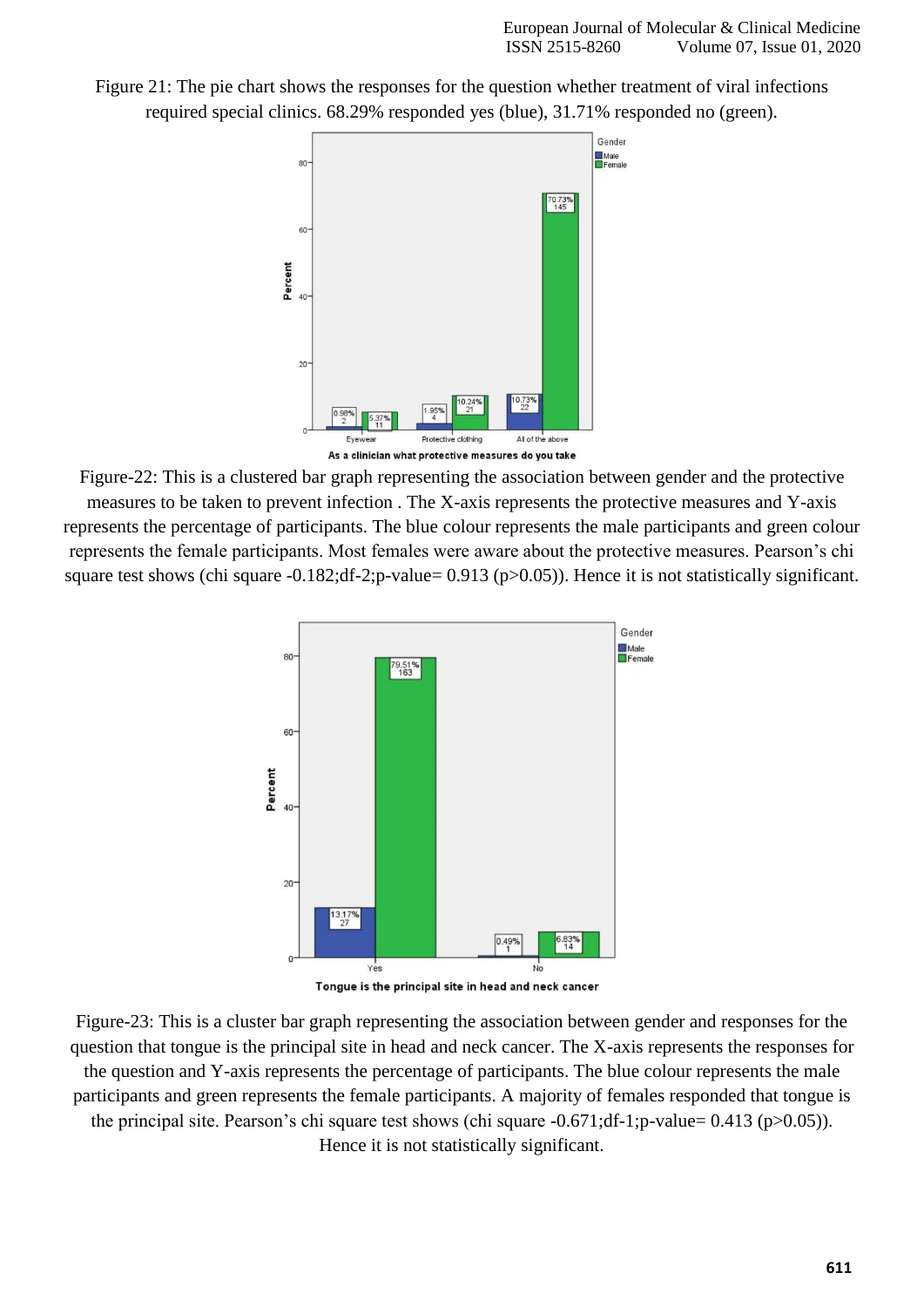

Figure-24: This is a clustered bar graph representing the association between gender and the disease that has the highest rate of transmission via saliva. The X-axis represents the various diseases and Y-axis represents the percentage of participants. The blue colour represents the male participants and green represents the female participants. Majority of females responded Hepatitis- B. Pearson's chi square test shows Pearson's chi square test shows (chi square -2.070;df-3;p-value= 0.413 (p>0.05)). Hence it is not statistically significant.



Figure-25: This is a clustered bar graph representing the association between gender and the responses for the question whether kaposi's sarcoma is associated with HIV. The X-axis represents the responses for the question and Y-axis represents the percentage of participants. The blue colour represents the male participants and green represents the female participants. A majority of females responded that HIV is associated with Kaposi`s sarcoma. Pearson's chi square test shows (chi square -0.445;df-1;p-0.50(p>0.05). Hence it is not statistically significant.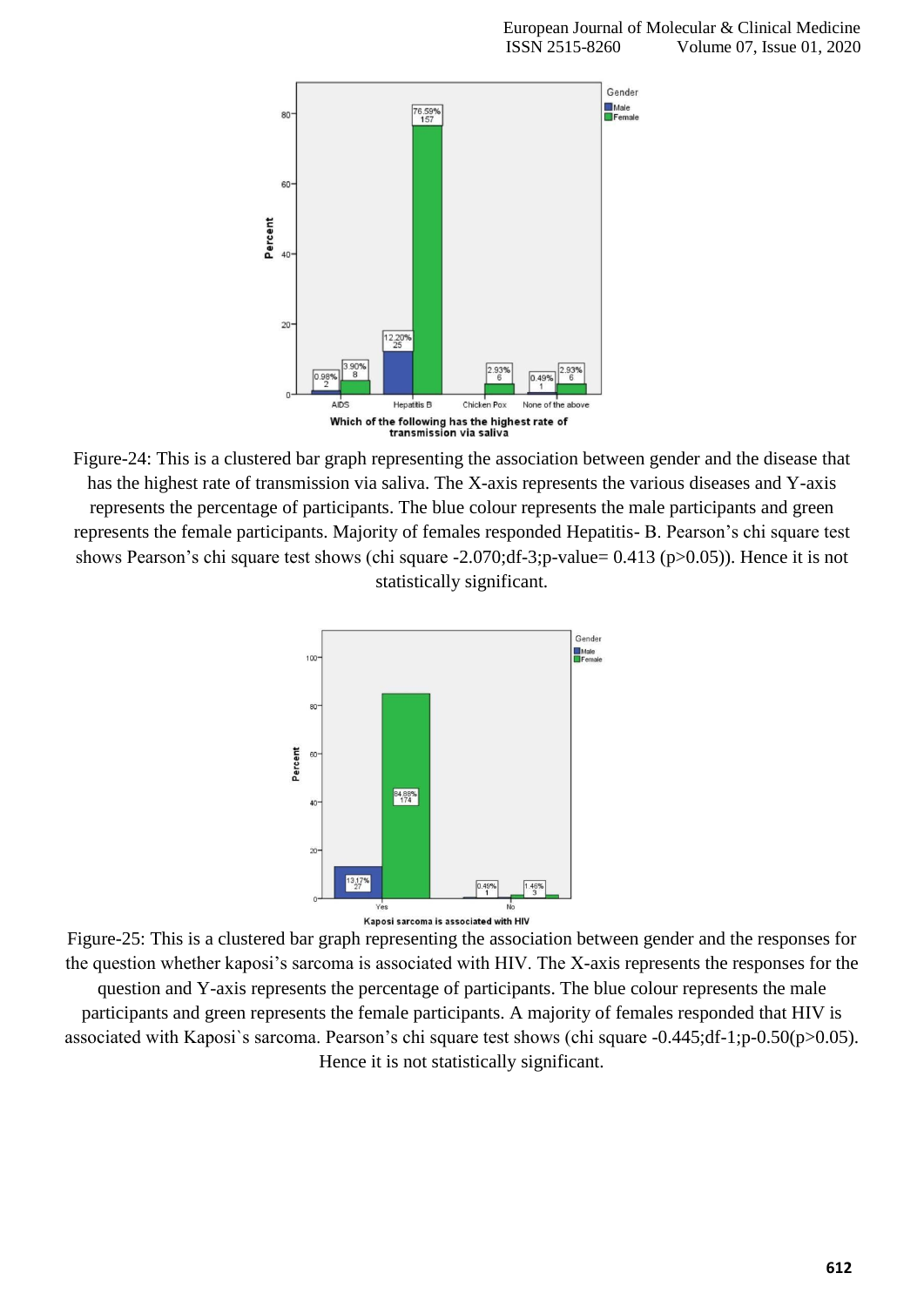

Figure-26: This is a clustered bar graph representing the association between gender and the responses for

the question whether treatment of patients with viral infections require special clinics. The X-axis represents the responses for the question and Y-axis represents the percentage of participants. The blue colour represents the male participants and green represents the female participants. A majority of females responded that treatment of patients with viral infections does require special clinics . Pearson's chi square

test shows (chi square -0.674;df-1;p-0.412(p>0.05). Hence it is not statistically significant.

## **REFERENCES**

[1] [Aas, J. A. et al. \(2005\) 'Defining the normal bacterial flora of the oral cavity', Journal of clinical](http://paperpile.com/b/UZ2cjp/uu0W) [microbiology, 43\(11\), pp.](http://paperpile.com/b/UZ2cjp/uu0W) 5721–5732.

[2] [Alharbi, G. et al. \(2019\) 'Knowledge, attitude and compliance of infection control guidelines among](http://paperpile.com/b/UZ2cjp/WQUd) [dental faculty members and students in KSU', BMC oral health, 19\(1\), p.](http://paperpile.com/b/UZ2cjp/WQUd) 7.

[3] [Arora, S., Ramachandra, S. S. and Squier, C. \(2018\) 'Knowledge about human papillomavirus \(HPV\)](http://paperpile.com/b/UZ2cjp/Tves) [related oral cancers among oral health professionals in university setting-A cross sectional study', Journal](http://paperpile.com/b/UZ2cjp/Tves) [of oral biology and craniofacial research, 8\(1\), pp.](http://paperpile.com/b/UZ2cjp/Tves) 35–39.

[4] Asai, D. and Nakashima, H. (2018) ['Pathogenic Viruses Commonly Present in the Oral Cavity and](http://paperpile.com/b/UZ2cjp/u9Qc) [Relevant Antiviral Compounds Derived from Natural Products', Medicines \(Basel, Switzerland\), 5\(4\). doi:](http://paperpile.com/b/UZ2cjp/u9Qc) [10.3390/medicines5040120.](http://dx.doi.org/10.3390/medicines5040120)

[5] [Baiju, R. M. et al. \(2017\) 'Oral Health and Quality of Life: Current Concepts', Journal of clinical and](http://paperpile.com/b/UZ2cjp/HVsA) [diagnostic research: JCDR, 11\(6\), pp.](http://paperpile.com/b/UZ2cjp/HVsA) ZE21–ZE26.

[6] [Fatahzadeh, M. \(2017\) 'Oral Manifestations of Viral Infections', Atlas of the oral and maxillofacial](http://paperpile.com/b/UZ2cjp/N3Gq) [surgery clinics of North America, 25\(2\), pp.](http://paperpile.com/b/UZ2cjp/N3Gq) 163–170.

[7] [Gayathri, M. M. \(2016\) 'Knowledge, Awareness and Attitude among dental students about hepatitis B](http://paperpile.com/b/UZ2cjp/8o4a) [infection', Research journal of pharmaceutical, biological and chemical sciences. Journal of](http://paperpile.com/b/UZ2cjp/8o4a) [Pharmaceutical Sciences and Research, 8\(3\), p.](http://paperpile.com/b/UZ2cjp/8o4a) 168.

[8] [Gheena, S. and Ezhilarasan, D. \(2019\) 'Syringic acid triggers reactive oxygen species–mediated](http://paperpile.com/b/UZ2cjp/i7bJ) cytotoxicity in HepG2 cells', Human [& experimental toxicology. SAGE Publications Ltd STM, 38\(6\), pp.](http://paperpile.com/b/UZ2cjp/i7bJ) [694–702.](http://paperpile.com/b/UZ2cjp/i7bJ)

[9] [Grinde, B. and Olsen, I. \(2010\) 'The role of viruses in oral disease', Journal of oral microbiology, 2.](http://paperpile.com/b/UZ2cjp/eX89) [doi: 10.3402/jom.v2i0.2127](http://paperpile.com/b/UZ2cjp/eX89)[.](http://dx.doi.org/10.3402/jom.v2i0.2127)

[10] [Gupta, V. and Ramani, P. \(2016\) 'Histologic and immunohistochemical evaluation of mirror image](http://paperpile.com/b/UZ2cjp/iSzV) [biopsies in oral squamous cell carcinoma', Journal of Oral Biology and Craniofacial Research, pp. 194–](http://paperpile.com/b/UZ2cjp/iSzV) [197. doi: 10.1016/j.jobcr.2016.06.002.](http://paperpile.com/b/UZ2cjp/iSzV)

[11] [Halboub, E. S. et al. \(2015\) 'Knowledge, Attitudes, and Practice of Infection Control among Dental](http://paperpile.com/b/UZ2cjp/Zzq6) [Students at Sana'a University, Yemen', Journal of international oral health :](http://paperpile.com/b/UZ2cjp/Zzq6) JIOH, 7(5), pp. 15–19.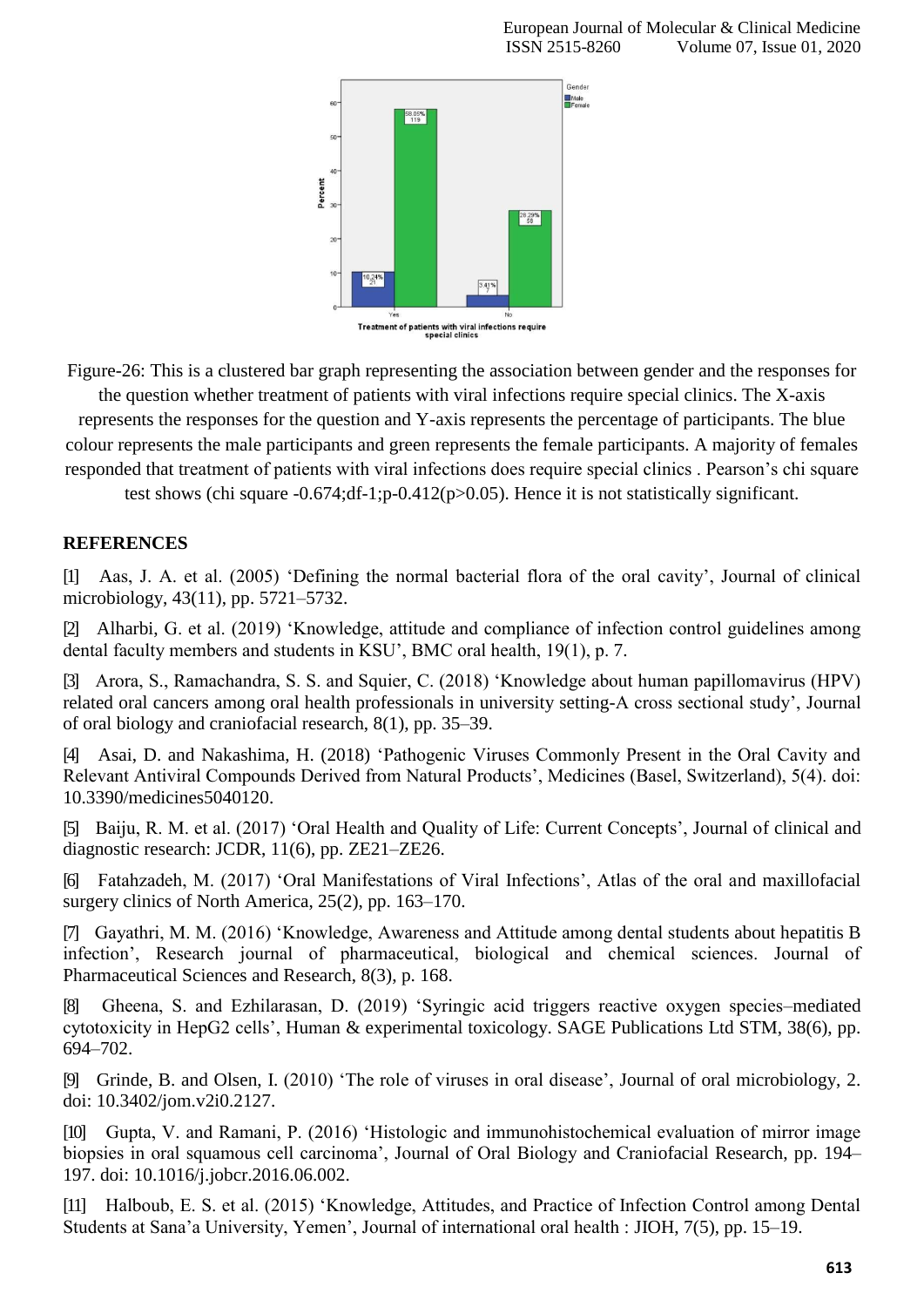[12] [Hannah, R. et al. \(2018\) 'Awareness about the use, ethics and scope of dental photography among](http://paperpile.com/b/UZ2cjp/nOUA) [undergraduate dental students dentist behind the lens', Research Journal of Pharmacy and Technology. A](http://paperpile.com/b/UZ2cjp/nOUA) [& V Publications, 11\(3\), pp.](http://paperpile.com/b/UZ2cjp/nOUA) 1012–1016.

[13] [Hasan, S. A., Ganapathy, D. and Jain, A. \(2018\) 'Knowledge and awareness among undergraduate](http://paperpile.com/b/UZ2cjp/tehO) [students on human immunodeficiency virus transmission', Drug Invention Today, 10, pp.](http://paperpile.com/b/UZ2cjp/tehO) 3285–3288.

[14] [Jain, A., Mohanraj, K. G. and Premavathy, D. \(2019\) 'Assessing awareness about sexually](http://paperpile.com/b/UZ2cjp/qmks) [transmitted diseases among students population--A survey', Drug Invention Today. search.ebscohost.com,](http://paperpile.com/b/UZ2cjp/qmks) [11\(6\).](http://paperpile.com/b/UZ2cjp/qmks)

[15] [James, D., Srinivas, M. R. and Muthusekhar, M. R. \(2018\) 'Knowledge, Attitude and Practice on](http://paperpile.com/b/UZ2cjp/yr3C) [post exposure prophylaxis of Hepatitis among Dental undergraduates and Post-Graduates students at](http://paperpile.com/b/UZ2cjp/yr3C) [Saveetha Dental College and Hospital, Chennai--A Questionnaire Survey', Research Journal of Pharmacy](http://paperpile.com/b/UZ2cjp/yr3C) [and Technology. A & V Publications, 11\(8\), pp.](http://paperpile.com/b/UZ2cjp/yr3C) 3320–3322.

[16] [Jangid, K. et al. \(2015\) 'Ankyloglossia with cleft lip: A rare case report', Journal of Indian Society of](http://paperpile.com/b/UZ2cjp/y4Hd) [Periodontology, 19\(6\), pp.](http://paperpile.com/b/UZ2cjp/y4Hd) 690–693.

[17] [Jayaraj, G., Sherlin, H. J., et al. \(2015\) 'Cytomegalovirus and Mucoepidermoid carcinoma: A](http://paperpile.com/b/UZ2cjp/Zzse) [possible causal relationship? A pilot study', Journal of oral and maxillofacial pathology: JOMFP, 19\(3\),](http://paperpile.com/b/UZ2cjp/Zzse) [pp. 319–324.](http://paperpile.com/b/UZ2cjp/Zzse)

[18] [Jayaraj, G., Ramani, P., et al. \(2015\) 'Inter-observer agreement in grading oral epithelial dysplasia –](http://paperpile.com/b/UZ2cjp/9fFx) [A systematic review', Journal of Oral and Maxillofacial Surgery, Medicine, and Pathology, pp. 112–116.](http://paperpile.com/b/UZ2cjp/9fFx) [doi: 10.1016/j.ajoms.2014.01.006.](http://paperpile.com/b/UZ2cjp/9fFx)

[19] [Jayaraj, G. et al. \(2015\) 'Stromal myofibroblasts in oral squamous cell carcinoma and potentially](http://paperpile.com/b/UZ2cjp/GOdG) [malignant disorders', Indian journal of cancer, 52\(1\), pp.](http://paperpile.com/b/UZ2cjp/GOdG) 87–92.

[20] [Kumar, S. et al. \(2018\) 'Knowledge and attitudes towards HIV/AIDS among dental students of Jazan](http://paperpile.com/b/UZ2cjp/67AI) [University, Kingdom Saudi Arabia', The Saudi dental journal, 30\(1\), pp.](http://paperpile.com/b/UZ2cjp/67AI) 47–52.

[21] [Mahesh, R. et al. \(2014\) 'Hepatitis B Infection Awareness among Dental Graduate Students: A Cross](http://paperpile.com/b/UZ2cjp/iLIW) [Sectional Study', International scholarly research notices, 2014, p.](http://paperpile.com/b/UZ2cjp/iLIW) 389274.

[22] [Patil, A. et al. \(2010\) 'Awareness of oral health among medical practitioners in Sangamner City-A](http://paperpile.com/b/UZ2cjp/XVex) [cross-sectional survey', Int J Clin Dent Sci, 1, pp.](http://paperpile.com/b/UZ2cjp/XVex) 26–29.

[23] [Pratha, A. A., Ashwatha Pratha, A. and Geetha, R. V. \(2017\) 'Awareness on Hepatitis-B vaccination](http://paperpile.com/b/UZ2cjp/u6iv) [among dental students-A Questionnaire Survey', Research Journal of Pharmacy and Technology, p. 1360.](http://paperpile.com/b/UZ2cjp/u6iv) [doi: 10.5958/0974-360x.2017.00240.2.](http://paperpile.com/b/UZ2cjp/u6iv)

[24] Rahman, [B. et al. \(2013\) 'Attitudes and practices of infection control among senior dental students at](http://paperpile.com/b/UZ2cjp/QCYR) [college of dentistry, university of Sharjah in the United Arab Emirates', European journal of dentistry,](http://paperpile.com/b/UZ2cjp/QCYR) [7\(Suppl 1\), pp.](http://paperpile.com/b/UZ2cjp/QCYR) S015–S019.

[25] [Rahman, R. and Mp, S. K. \(2017\) 'KNOWLEDGE, ATTITUDE, AND AWARENESS OF](http://paperpile.com/b/UZ2cjp/jpSs) [DENTAL UNDERGRADUATE STUDENTS REGARDING HUMAN IMMUNODEFICIENCY](http://paperpile.com/b/UZ2cjp/jpSs) [VIRUS/ACQUIRED …', Asian J Pharm Clin Res.](http://paperpile.com/b/UZ2cjp/jpSs) innovareacademics.org.

[26] Ramasubramanian, A. et al. (2013) 'Immunohistochemical evaluation of oral epithelial dysplasia using cyclin-D1, p27 and p63 expression as predictors of malignant transformation', Journal of natural science, biology, and medicine, 4(2), pp. 349–358.

[27] [Ravichandran, H. and Brundha, M. P. \(2016\) 'Awareness about personal protective equipments in](http://paperpile.com/b/UZ2cjp/CqII) [hospital workers \(sweepers and cleaners\)', International Journal of Pharmaceutical Sciences Review and](http://paperpile.com/b/UZ2cjp/CqII) [Research, 40\(1\), pp.](http://paperpile.com/b/UZ2cjp/CqII) 28–29.

[28] [Sallam, M. et al. \(2019\) 'Dental students' awareness and attitudes toward HPV-related oral cancer: a](http://paperpile.com/b/UZ2cjp/p7No) [cross sectional study at the University of Jordan', BMC oral health, 19\(1\), p.](http://paperpile.com/b/UZ2cjp/p7No) 171.

[29] [Santosh, A. B. R. and Muddana, K. \(2020\) 'Viral infections of oral cavity', Journal of family](http://paperpile.com/b/UZ2cjp/5zW8) [medicine and primary care, 9\(1\), pp.](http://paperpile.com/b/UZ2cjp/5zW8) 36–42.